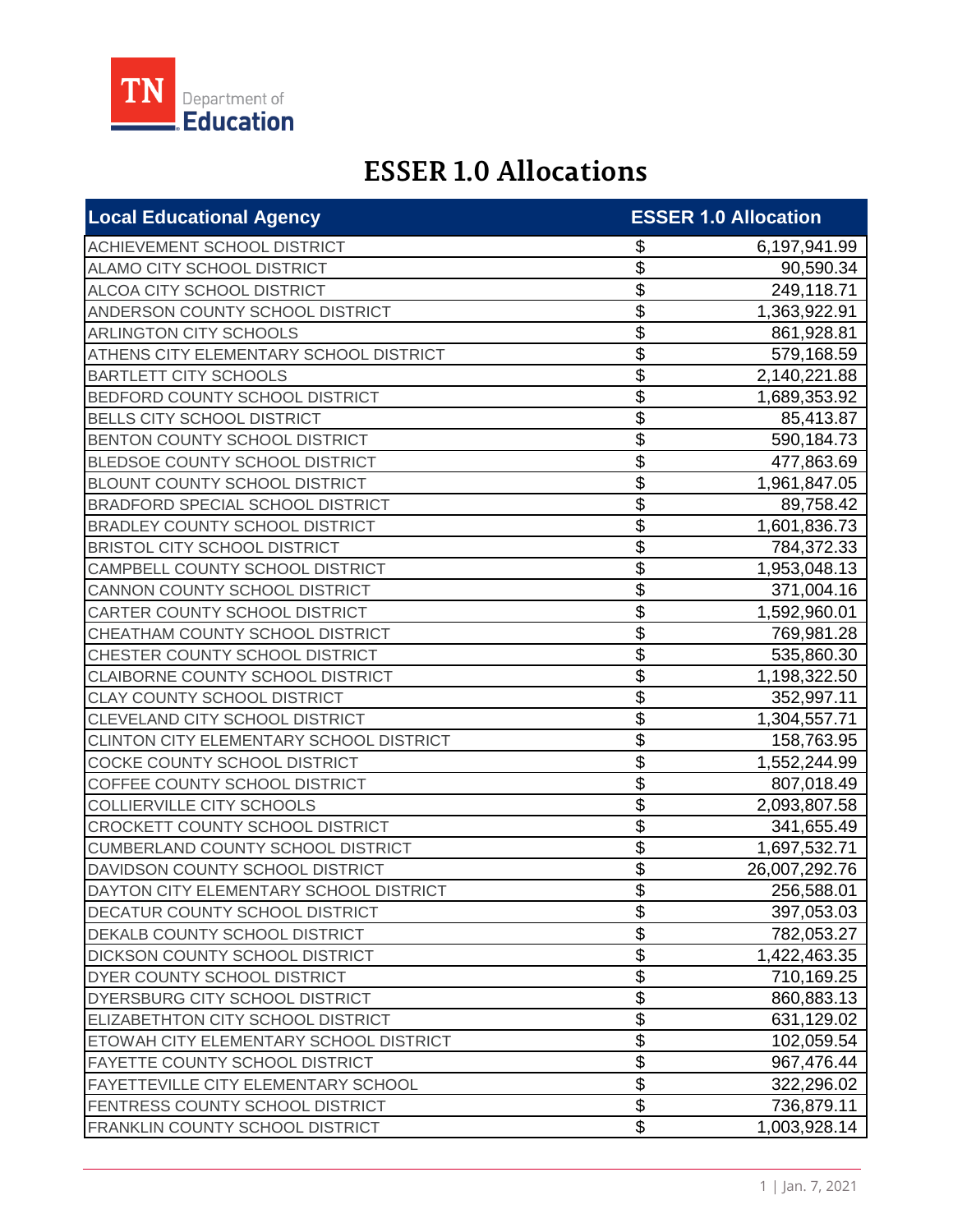| FRANKLIN SPECIAL SCHOOL DISTRICT          | \$              | 388,870.40    |
|-------------------------------------------|-----------------|---------------|
| <b>GERMANTOWN CITY SCHOOLS</b>            | \$              | 1,478,383.98  |
| <b>GIBSON SPECIAL DISTRICT</b>            | \$              | 418,445.07    |
| GILES COUNTY SCHOOL DISTRICT              | \$              | 801,985.65    |
| <b>GRAINGER COUNTY SCHOOL DISTRICT</b>    | \$              | 814,913.07    |
| <b>GREENE COUNTY SCHOOL DISTRICT</b>      | \$              | 1,562,629.09  |
| <b>GREENEVILLE CITY SCHOOL DISTRICT</b>   | \$              | 470,137.64    |
| <b>GRUNDY COUNTY SCHOOL DISTRICT</b>      | \$              | 654,905.68    |
| HAMBLEN COUNTY SCHOOL DISTRICT            | \$              | 2,311,033.57  |
| HAMILTON COUNTY SCHOOL DISTRICT           | \$              | 10,712,853.56 |
| HANCOCK COUNTY SCHOOL DISTRICT            | \$              | 436,109.51    |
| HARDEMAN COUNTY SCHOOL DISTRICT           | \$              | 1,004,653.26  |
| HARDIN COUNTY SCHOOL DISTRICT             | \$              | 1,012,277.60  |
| HAWKINS COUNTY SCHOOL DISTRICT            | \$              | 1,752,340.12  |
| HAYWOOD COUNTY SCHOOL DISTRICT            | \$              | 835,548.32    |
| HENDERSON COUNTY SCHOOL DISTRICT          | \$              | 678,116.96    |
| HENRY COUNTY SCHOOL DISTRICT              | \$              | 787,332.37    |
| HICKMAN COUNTY SCHOOL DISTRICT            | \$              | 879,730.25    |
| HOLLOW ROCK-BRUCETON SCHOOL DISTRICT      | \$              | 177,158.40    |
| HOUSTON COUNTY SCHOOL DISTRICT            | \$              | 298,211.14    |
| HUMBOLDT CITY SCHOOL DISTRICT             | \$              | 423,807.16    |
| HUMPHREYS COUNTY SCHOOL DISTRICT          | \$              | 561,245.22    |
| HUNTINGDON SPECIAL SCHOOL DISTRICT        | \$              | 291,214.58    |
| JACKSON COUNTY SCHOOL DISTRICT            | \$              | 438,448.18    |
| JEFFERSON COUNTY SCHOOL DISTRICT          | \$              | 1,528,635.20  |
| JOHNSON CITY SCHOOL DISTRICT              | \$              | 1,516,113.06  |
| JOHNSON COUNTY SCHOOL DISTRICT            | \$              | 706,241.21    |
| KINGSPORT CITY SCHOOL DISTRICT            | \$              | 1,685,794.98  |
| KNOX COUNTY SCHOOL DISTRICT               | \$              | 12,886,555.72 |
| LAKE COUNTY SCHOOL DISTRICT               | \$              | 371,342.17    |
| <b>LAKELAND CITY SCHOOLS</b>              | \$              | 373,183.59    |
| LAUDERDALE COUNTY SCHOOL DISTRICT         | $\overline{\$}$ | 1,318,596.36  |
| LAWRENCE COUNTY SCHOOL DISTRICT           | \$              | 1,606,479.61  |
| LEBANON SPECIAL SCHOOL DISTRICT           | \$              | 543,677.70    |
| LENOIR CITY SCHOOL DISTRICT               | \$              | 331,075.02    |
| LEWIS COUNTY SCHOOL DISTRICT              | \$              | 464,313.20    |
| LEXINGTON CITY ELEMENTARY SCHOOL DISTRICT | \$              | 205,467.92    |
| LINCOLN COUNTY SCHOOL DISTRICT            | \$              | 642,930.41    |
| LOUDON COUNTY SCHOOL DISTRICT             | \$              | 756,437.24    |
| MACON COUNTY SCHOOL DISTRICT              | \$              | 976,782.85    |
| MADISON CONSOLIDATED SCHOOL               | \$              | 3,897,423.21  |
| MANCHESTER CITY SCHOOL DISTRICT           | \$              | 296,115.87    |
| MARION COUNTY SCHOOL DISTRICT             | \$              | 905,594.73    |
| MARSHALL COUNTY SCHOOL DISTRICT           | \$              | 793,791.46    |
| MARYVILLE CITY SCHOOL DISTRICT            | \$              | 485,519.33    |
| MAURY COUNTY SCHOOL DISTRICT              | \$              | 2,101,141.04  |
| MCKENZIE SPECIAL SCHOOL DISTRICT          | \$              | 277,826.47    |
| MCMINN COUNTY SCHOOL DISTRICT             | \$              | 1,337,113.68  |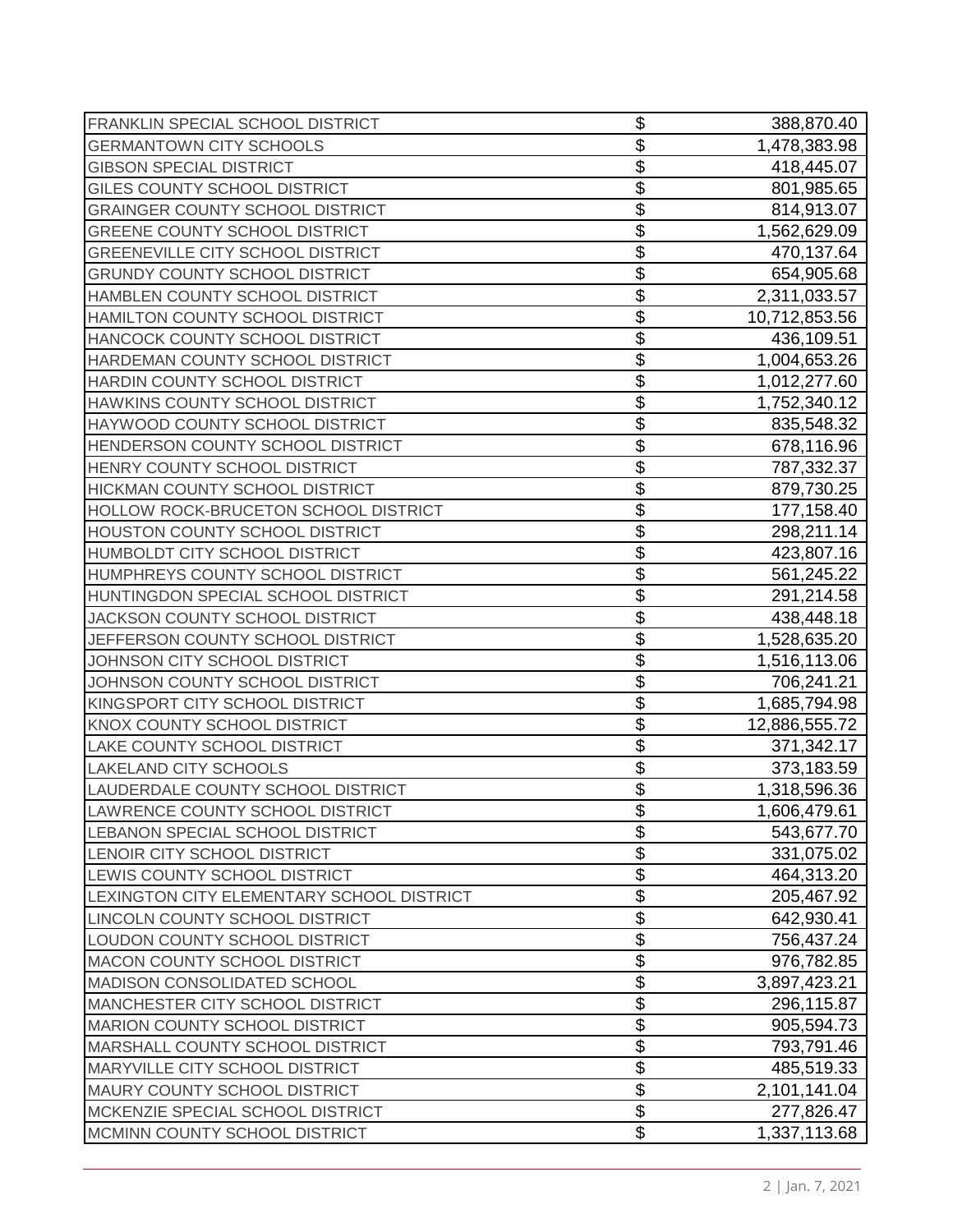| MCNAIRY COUNTY SCHOOL DISTRICT              | \$                        | 1,026,873.85  |
|---------------------------------------------|---------------------------|---------------|
| MEIGS COUNTY SCHOOL DISTRICT                | \$                        | 433,451.67    |
| MILAN CITY SPECIAL SCHOOL DISTRICT          | \$                        | 405,972.26    |
| MILLINGTON CITY SCHOOLS                     | \$                        | 805,062.04    |
| MONROE COUNTY SCHOOL DISTRICT               | \$                        | 1,219,872.51  |
| MONTGOMERY COUNTY SCHOOL DISTRICT           | \$                        | 6,085,141.00  |
| MOORE COUNTY SCHOOL DISTRICT                | \$                        | 119,030.04    |
| MORGAN COUNTY SCHOOL DISTRICT               | \$                        | 722,846.81    |
| MURFREESBORO CITY ELEMENTARY SCHOOL         | \$                        | 1,269,257.65  |
| NEWPORT CITY ELEMENTARY SCHOOL DISTRICT     | \$                        | 481,269.85    |
| OAK RIDGE CITY SCHOOL DISTRICT              | \$                        | 756,515.31    |
| OBION COUNTY SCHOOL DISTRICT                | \$                        | 609,721.19    |
| ONEIDA SPECIAL SCHOOL DISTRICT              | \$                        | 239,345.89    |
| <b>OVERTON COUNTY SCHOOL DISTRICT</b>       | \$                        | 702,872.92    |
| PARIS CITY SPECIAL SCHOOL DISTRICT          | \$                        | 424,272.39    |
| PERRY COUNTY SCHOOL DISTRICT                | \$                        | 406,166.24    |
| PICKETT COUNTY SCHOOL DISTRICT              | \$                        | 149,424.50    |
| POLK COUNTY SCHOOL DISTRICT                 | \$                        | 513,900.78    |
| PUTNAM COUNTY SCHOOL DISTRICT               | \$                        | 2,413,382.03  |
| RHEA COUNTY SCHOOL DISTRICT                 | \$                        | 1,028,198.70  |
| RICHARD CITY SPECIAL SCHOOL DISTRICT        | \$                        | 66,892.97     |
| ROANE COUNTY SCHOOL DISTRICT                | \$                        | 1,395,189.85  |
| ROBERTSON COUNTY SCHOOL DISTRICT            | \$                        | 1,673,761.85  |
| ROGERSVILLE CITY ELEMENTARY SCHOOL DISTRICT | \$                        | 168,052.74    |
| RUTHERFORD COUNTY SCHOOL DISTRICT           | \$                        | 4,406,039.06  |
| SCOTT COUNTY SCHOOL DISTRICT                | \$                        | 986,929.29    |
| SEQUATCHIE COUNTY SCHOOL DISTRICT           | \$                        | 556,965.57    |
| SEVIER COUNTY SCHOOL DISTRICT               | \$                        | 2,862,713.31  |
| SHELBY COUNTY SCHOOL DISTRICT               | \$                        | 48,633,664.51 |
| SMITH COUNTY SCHOOL DISTRICT                | \$                        | 546,292.57    |
| SOUTH CARROLL SPECIAL SCHOOL DISTRICT       | \$                        | 90,753.94     |
| STATE BOARD OF EDUCATION                    | $\overline{\$}$           | 152,823.89    |
| STEWART COUNTY SCHOOL DISTRICT              | \$                        | 384,918.37    |
| SULLIVAN COUNTY SCHOOL DISTRICT             | \$                        | 2,130,586.57  |
| SUMNER COUNTY SCHOOL DISTRICT               | \$                        | 3,461,661.69  |
| SWEETWATER CITY SCHOOL DISTRICT             | \$                        | 357,376.91    |
| TENNESSEE SCHOOL FOR THE BLIND              | $\overline{\mathfrak{s}}$ | 124,215.30    |
| TENNESSEE SCHOOL FOR THE DEAF               | \$                        | 161,943.07    |
| TIPTON COUNTY SCHOOL DISTRICT               | \$                        | 1,959,321.99  |
| TRENTON SPECIAL SCHOOL DISTRICT             | \$                        | 276,323.04    |
| TROUSDALE COUNTY SCHOOL DISTRICT            | $\overline{\mathcal{G}}$  | 238,609.19    |
| TULLAHOMA CITY SCHOOL DISTRICT              | $\overline{\mathfrak{s}}$ | 606,227.55    |
| UNICOI SCHOOL DISTRICT                      | \$                        | 515,334.92    |
| UNION CITY SCHOOL DISTRICT                  | \$                        | 613,465.68    |
| UNION COUNTY SCHOOL DISTRICT                | \$                        | 915,449.31    |
| VAN BUREN COUNTY SCHOOL DISTRICT            | \$                        | 210,360.06    |
| <b>WARREN COUNTY SCHOOL DISTRICT</b>        | $\overline{\mathfrak{s}}$ | 1,629,651.60  |
| WASHINGTON COUNTY SCHOOL DISTRICT           | \$                        | 1,312,491.76  |